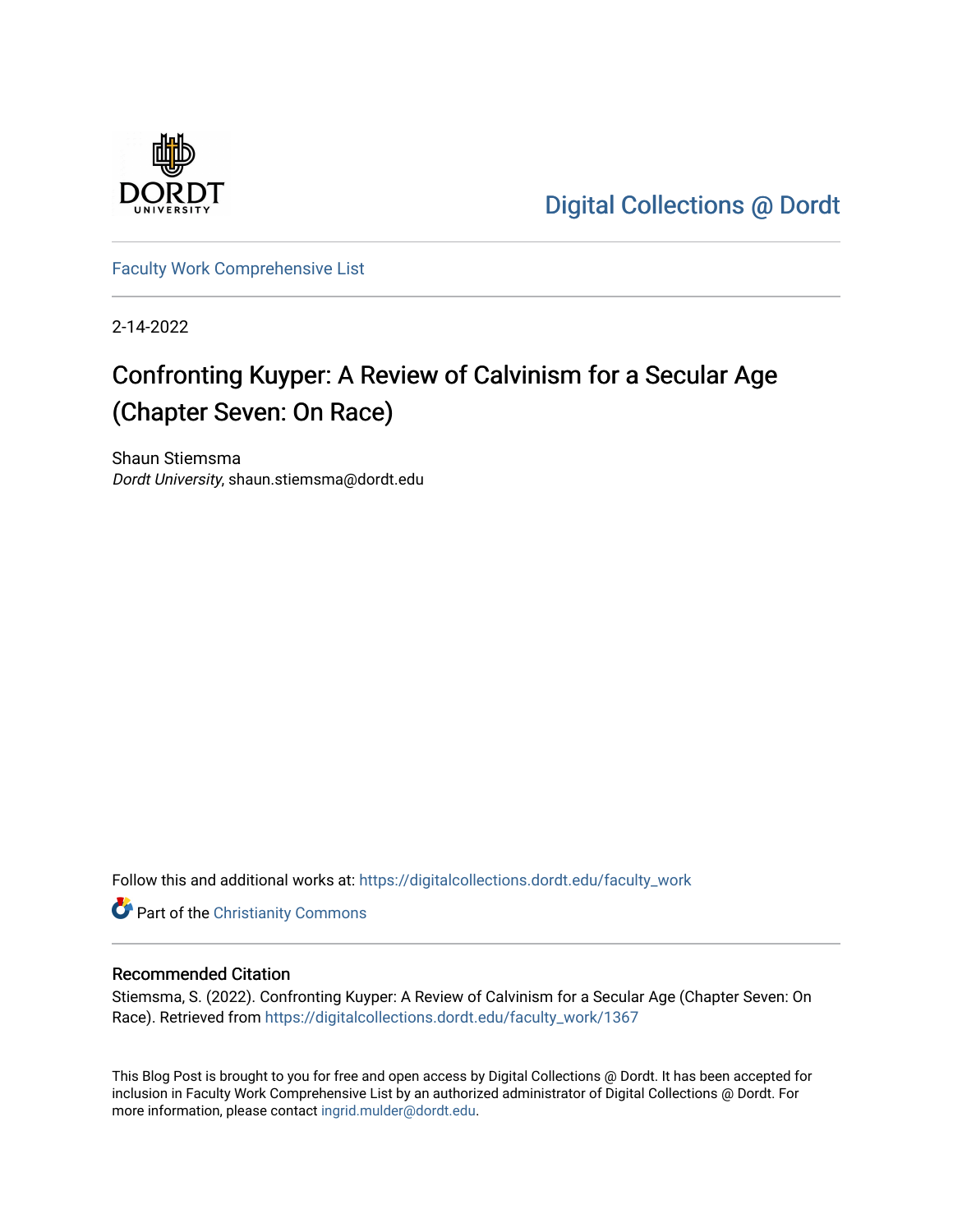# Confronting Kuyper: A Review of Calvinism for a Secular Age (Chapter Seven: On Race)

### Abstract

"To filter out the racist impurities in Kuyper's thought, we must hear those voices with other backgrounds and experiences."

Posting about the book Calvinism for a Secular Age from In All Things - an online journal for critical reflection on faith, culture, art, and every ordinary-yet-graced square inch of God's creation.

<https://inallthings.org/confronting-kuyper-a-review-of-calvinism-for-a-secular-age-chapter-seven/>

### Keywords

In All Things, book review, Calvinism for a Secular Age, twenty-first century, reading, Abraham Kuyper, Stone Lectures, Jessica R. Joustra, Robert J. Joustra

### **Disciplines**

**Christianity** 

### **Comments**

[In All Things](http://inallthings.org/) is a publication of the [Andreas Center for Reformed Scholarship and Service](http://www.dordt.edu/services_support/andreas_center/) at Dordt [University](http://www.dordt.edu/).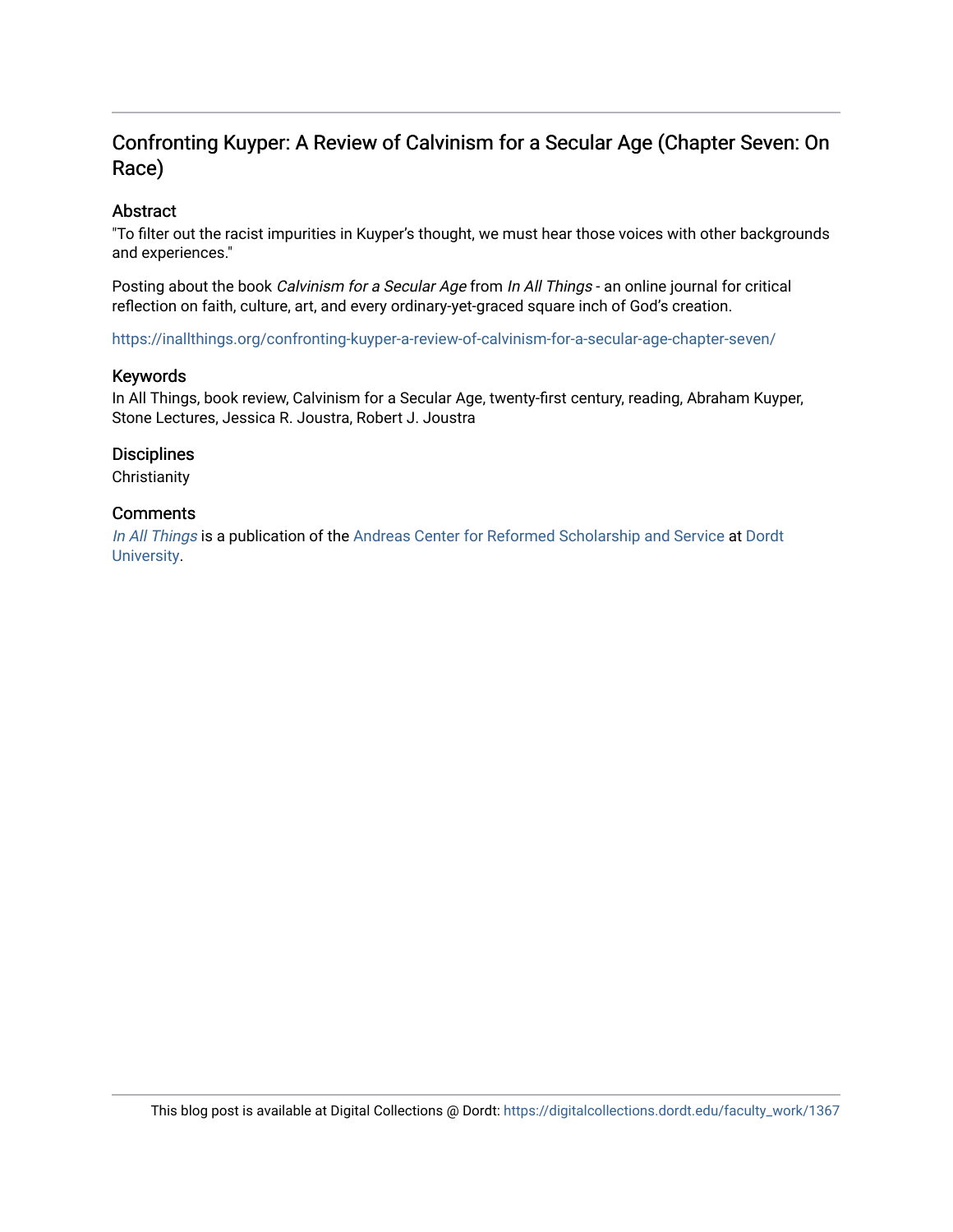# **Confronting Kuyper: A Review of** *Calvinism for a Secular Age (Chapter Seven: On Race)*

## **[Shaun Stiemsma](https://inallthings.org/author/shaun-stiemsma/)**

# **February 14, 2022**

**Title:** *Calvinism for a Secular Age: A Twenty-First Century Reading of Abraham Kuyper's Stone Lectures* **Author:** Jessica R. Joustra, Robert J. Joustra **Publisher:** IVP Academic **Publishing Date:** February 8, 2022 **Pages:** 248 (Paperback) **ISBN:** 978-1514001462

Of all the impurities in Kuyper's thought that we might seek to distill out, there is one that is both startlingly clear and insidiously widespread: his racism. Though his racist ideas are commonly acknowledged and deplored by neo-Calvinists and others, little real work has been done to address this central problem in Kuyper's worldview. Vincent Bacote, theology professor at Wheaton, contributes a chapter to *Calvinism for a Secular Age* that places Kuyper's racism in front of neo-Calvinist readers in a way that requires each of us to grapple with our inheritance of his legacy.

## **Reading While Black**

For me as a white reader, reading Bacote's chapter is an active confrontation with Kuyper's overt racism as revealed in his Stone Lectures, and it should thoroughly unsettle every reader. Though he seems hesitant to speak from his personal experience, Bacote takes us through his first reading of the lectures as a young man who had begun to think he'd found "an ideal theological home" (148) in Kuyper's thought. Bacote cites Kuyper's claim that "No impulse for any higher life has ever gone forth from " (150), his confident assertion that God "determined and appointed" Africans to be unfit for democratic government (151), and his hateful assumption that anyone who could choose would want to be "of the Aryan race rather than Hottentot or Kaffir" (152), both of which are now seen as racial slurs. These are passages that I can remember reading as a twenty-year old and finding offensive, but essentially as ideas that are relics of their time which, reprehensible as they are, can be left aside in dealing with Kuyper as a whole.

For Bacote, these are personal assaults, and he invites us to understand them as such. He recalls his reading as an experience of trauma, calling it "a major crisis" (148) as his view of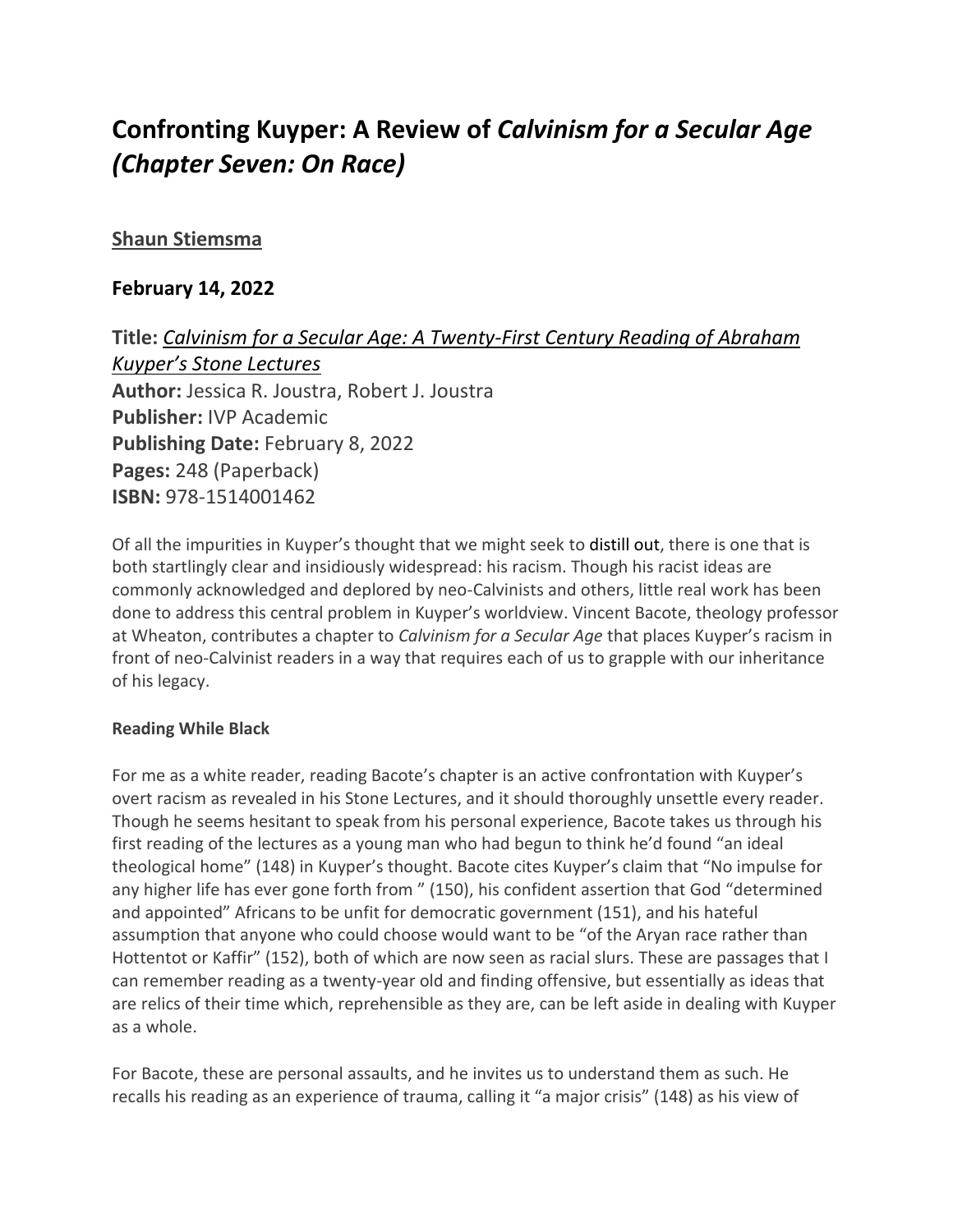Kuyper was "completely unsettled" (152). Even with his scholarly restraint, he acknowledges that he was left in "a vortex of confusion" (157) and we, as predominantly white neo-Calvinists, must start there with him if we are to consider how to respond to these racist ideas in the 21<sup>st</sup> century. For me, Bacote re-cast Kuyper's words not as a deplorable historical artifact but as a direct insult to fellow believers, as if Kuyper's Christ cried "Mine" a little more softly and with less passion over an entire continent, its peoples, and its cultures.

### **Three Responses**

After sharing these specific damning quotes and his experience reading them, Bacote explores modern responses to Kuyper's racism, grouping them into three general types. Although all of them are thoroughly critical of Kuyper's racism, none of them seems to fully satisfy Bacote, and he seems to desire to instill that dissatisfaction in his readers as well. First, Bacote cites Peter Paris as responding with "critique and rejection," which entails an absolute dismissal of all Kuyper's ideas as "irredeemably awash with racism" (154). This view, while widespread and perhaps even obvious among secular scholars and many young people, is unlikely to be adopted by many neo-Calvinist readers, and Bacote is critical of its refusal to find value in a system of thought he finds so much commonality with. Second, Bacote references a "critique situated in history," citing neo-Calvinist scholar James Bratt, who sees Kuyper as "subject to a prevailing view on race" to account for his racism (155). These views must be acknowledged and critiqued according to Bratt, but they do not necessarily further impact our use of Kuyper's thought. This response is dominant among those likely to read the book, but Bacote warns of the danger of contextualizing past racism without addressing its presence today. Finally, Bacote finds a response not exactly rejection or acceptance, but a "critique tied to theological themes" in Daniel Camacho's argument that Kuyper's racism distorts his understanding of common grace. Though Bacote disagrees with Camacho's particular claim, and suggests that none of these responses so far "*critically* engage with Kuyper on this subject" (156), this path may be the most promising, as it provides a new "way to make more of Kuyper's legacy by pursuing neglected trajectories for bringing God glory" (160).

## **A Path Forward?**

Ultimately, Bacote continues to wrestle with acknowledging in Kuyper "what is helpful and useful" while feeling "dismay at Kuyper's failings" (161). He challenges readers to join in the "task and opportunity" of dealing honestly with these problems and carrying the best of Kuyper's legacy forward (161). In his own response, he first uses Kuyper's ideas to correct his racist assumptions, pointing out ways Kuyper's racism is inconsistent with his broader thought. Specifically, Kuyper's emphasis on the "multiformity" of Christian worship and insight can help us value the worship and insights of other peoples.

But to do this, we cannot only listen to Kuyper: Christians of European backgrounds must "lend an ear to these other voices" (160), especially those voices that Kuyper so thoroughly degraded, to hear "facets of truth to which we are blind yet which we need in order to have a better